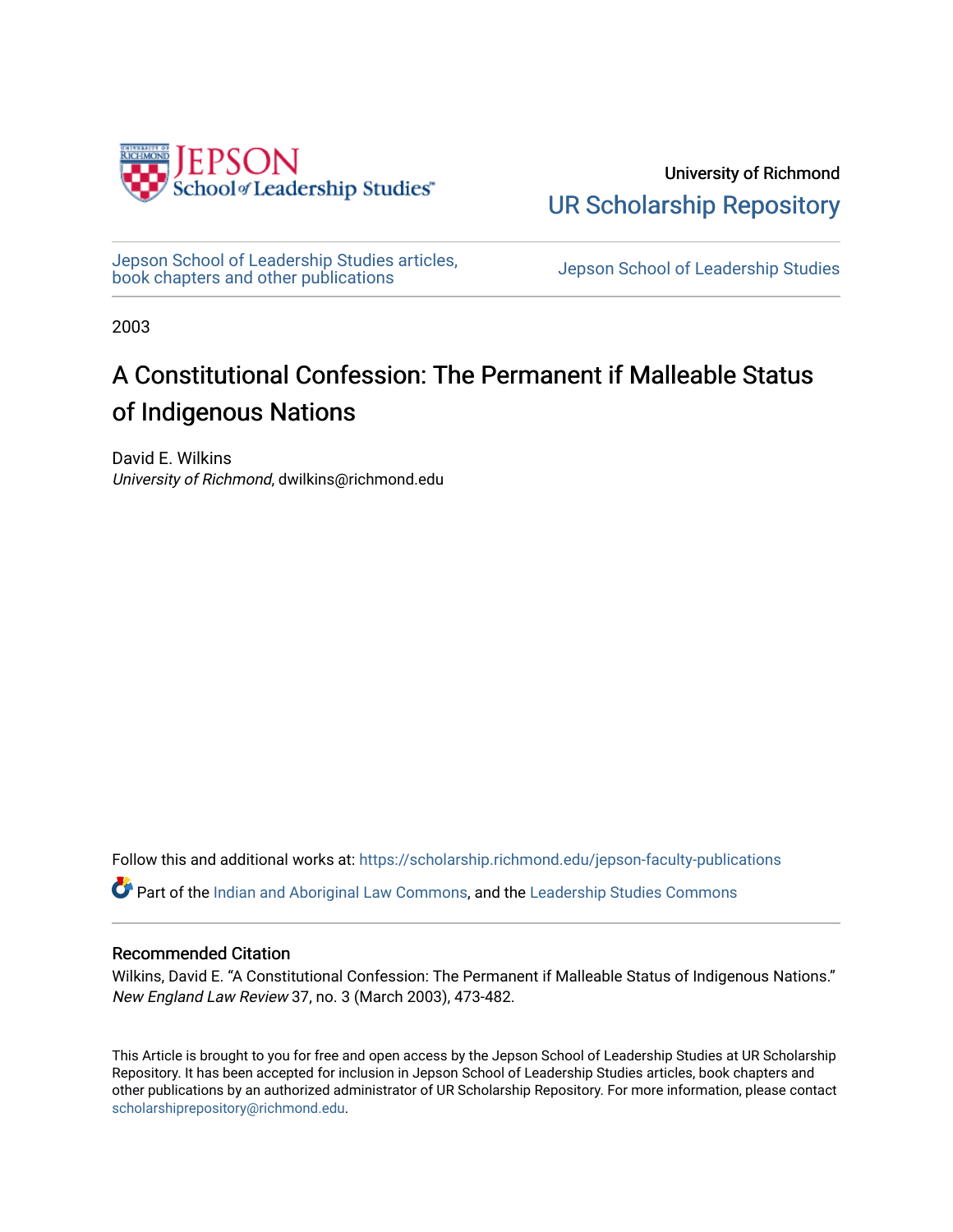### **KEYNOTE ADDRESS:**

# **A Constitutional Confession: The Permanent if Malleable Status of Indigenous Nations**

### David **E.** Wilkins\*

**I** appreciate the opportunity to address such an august group of students and faculty. When Amy invited me to join you, and she certainly is a very persuasive person, **I** debated long and hard on what kind of talk to give since **I** study politics comparatively. Although much of my work is infused with law and history, and a smidgen of culture, economics, and geography, **I** work largely at the intersection of politics, history and law, and have coined the awkward, though accurate, term, "Polegalorian," to describe what **I** do. **My** research is concerned broadly with how indigenous peoples generate, participate, and are subject to these and other important forces. **My** research also deals with how and why the American constituent states, international bodies, and the federal government, act in the manner they do towards aboriginal peoples.

**I** would like to begin with three epigraphs that **I** have posted on my office door, because you occasionally find snippets that really sort of capture certain ideas and themes that you have in mind. These three epigraphs, **I** think, typify the deep level of anger and frustration felt about the topics we will be discussing today. The first one is from Ted Moses, who is the ambassador for the Cree nation in Canada. He said, "This is a most peculiar situation. How is it that **I,** a Cree, whose ancestors lived in the Cree territory of James Bay for at least **5,000** years, find myself and my people suddenly subject to the laws of states that were only established a

**<sup>\*</sup>** Professor of American Indian Studies, Adjunct Professor of Political Science, Law, and American Studies, University of Minnesota. He is a member of the Lumbee Nation of North Carolina.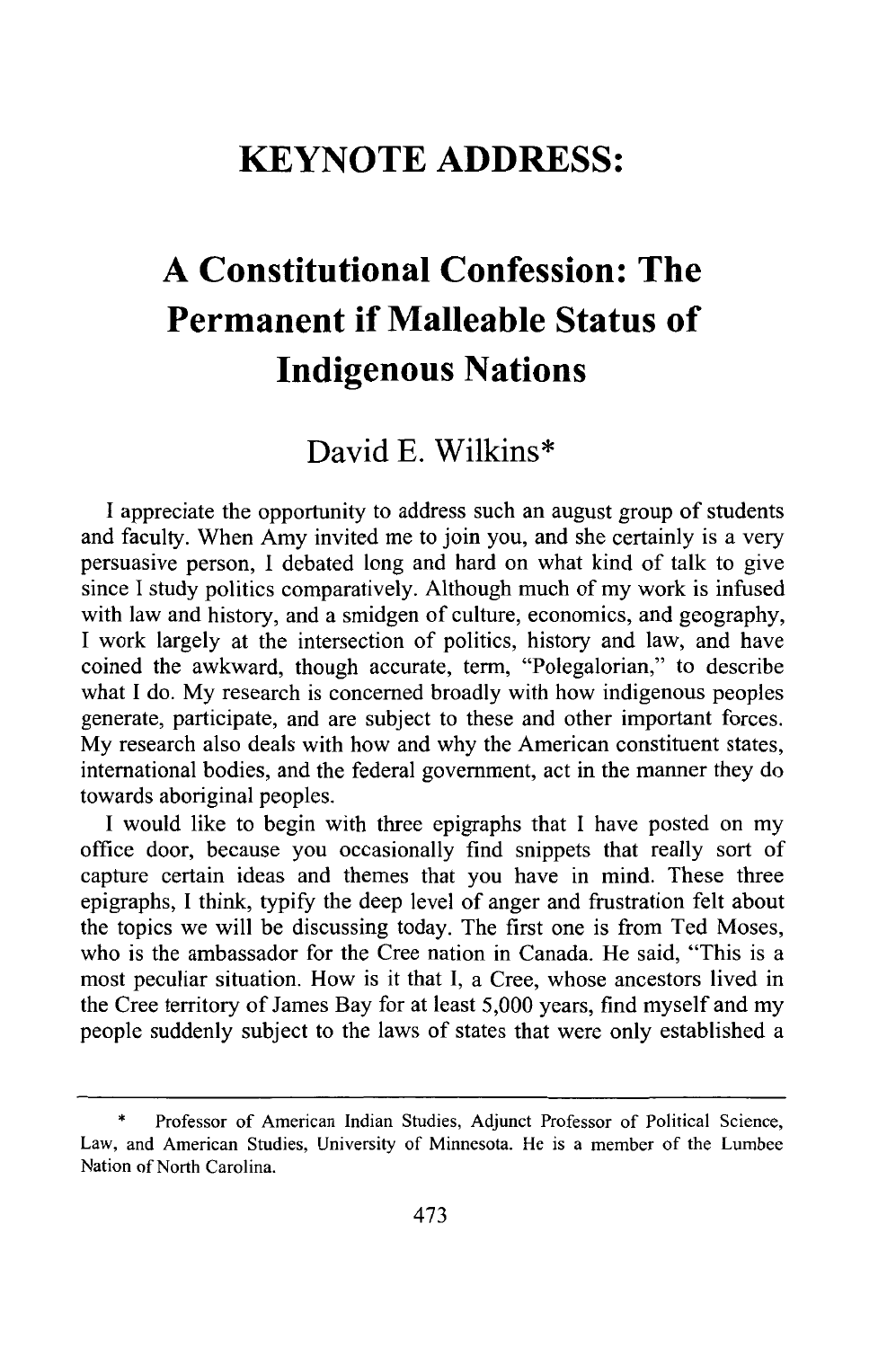few hundred years ago?"' The second one is from Francis Abraham, an Ojibwa. Abraham said, "Where did the MNR [Ministry of Natural Resources] get the right to tell us what we can do and what we can't do on our own land? How come we have to do a land claim while the others who came and took our land never have to prove anything?"<sup>2</sup> Finally, there is the comment from Corn Tassel, a Cherokee, from a speech he made to U.S. Treaty Commissioners in 1785. He said, "Again, were we to inquire by what law or authority you set up a claim [to our land], I answer none! Your laws extend not into our country, nor ever did. You talk of the law of nature and the law of nations and they are both against you."<sup>3</sup>

These are provocative and gut wrenching statements and represent some of the genuine and legitimate moral, emotional, and yes, jurisdictional concerns of aboriginal people. My comments today represent an effort to try and get a handle on the convoluted, and in some respects irreconcilable, nature of the political, legal, and cultural status of indigenous nations as they operate outside, within, and under United States policy and law, and increasingly under state law as well. Before doing this though, it is important from a comparative context to understand that what happens to aboriginal peoples in the United States is not unique to this country.

I would like to share a little from my experience as a Fulbright Fellow last fall. My family and I had the opportunity to spend the fall semester at the University of Calgary, "The Texas of Canada" as I was told going in, and I discovered that characterization to be fairly accurate. It was quite an experience for many reasons, but the primary reason I sought the fellowship was to learn something of what conditions are like for First Nations, Inuit, and Métis peoples in Canada. One hears about how strong the democratic State of Canada is, and how it has a fairly tolerant attitude towards non-white Canadians, but my prior reading of Canadian aboriginal law and politics had shown me a different side, a darker side, a less tolerant side, and I wanted to see firsthand what was happening. Of course, Canada is a massive geopolitical entity, home to over 600 aboriginal communities with a convoluted treaty history and a budding treaty present. It also is home to the Métis, a mixed blood people with their own unique history and legal status, and also is most recently home to a new territorial government, Nunavut, a Provincial-like entity governed by the Inuit of the far north. I knew I would only be getting a taste of what there was to learn, but I was

474

<sup>1.</sup> Ted Moses, *Seeking Justice at the International Level*, in ABORIGINAL PEOPLES: TOWARD SELF-GOVERNMENT 25 (Marie Leger ed., 1994).

SIDNEY L. HARRING, WHITE MAN'S LAW: NATIVE PEOPLE IN NINETEENTH-CENTURY CANADIAN JURISPRUDENCE 273-74 (1998).

<sup>3.</sup> DAVID E. WILKINS *&* TSIANINA LOMAWAIMA, UNEVEN GROUND: AMERICAN INDIAN SOVEREIGNTY AND FEDERAL LAW 19 (2001) (quoting Corn Tassel).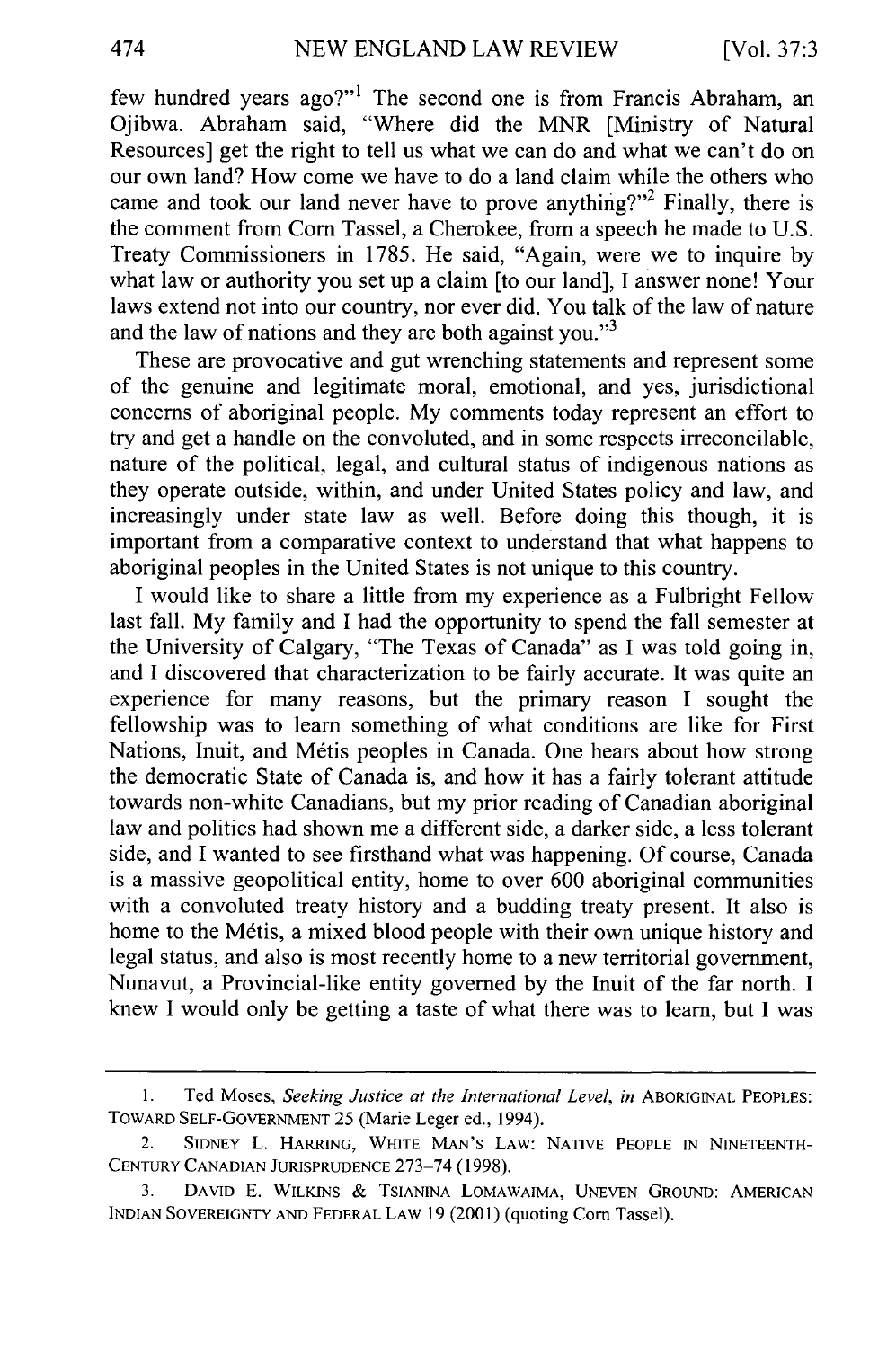excited to begin the process.

One can read about such affairs, but book learning is not like actual visitation or, better yet, residency in a new land. As my principal teacher and good friend Vine Deloria once put it: "We may misunderstand something we hear or read, but we cannot misexperience a lived moment or set of moments."<sup>4</sup> To put it another way, slightly different from what Descartes said when he made the statement, "I think; therefore I am[,]"<sup>5</sup> aboriginal peoples might respond by saying, "I experience; therefore I am." So even though we had only four months to enjoy that breathtaking country and the diverse peoples of that land, we experienced a great deal during our time there.

Since the United States and Canada share some common territorial landmarks, colonial ancestors, and are home to a number of indigenous nations who, historically and today, lived and traveled across the constructed border dividing the two, it has long been one of my avowed goals to continue to expand my research on the similarities and dissimilarities in the historical trajectories, political relations, and legal standings of native peoples towards one another, and in relation to the provinces, states, the national government, and increasingly, vis-&-vis their relations with the international community. Some of the questions that gelled in my mind as a result of my short stay in Canada include the following:

- **"** Why was the treaty process continued, and in fact, recently revived in Canada, while it problematically ended in the United States in 1871 with no clear sign that it will ever be restarted?
- **"** Why do some aboriginal people in Canada now believe that the present treaty process is actually a cooptive ploy by the Canadian State to solidify their already powerful position vis-à-vis First Nations' peoples?
- **"** Why, despite the professed liberal democratic nature of the Canadian State, has indigenous self government largely been denied to First Nations in Canada while in the United States it is, at least theoretically, a reality enshrined in the Constitution, treaty relationships, statutory law, and federal policy?
- \* How were aboriginal peoples in Canada able to have their treaty rights constitutionally entrenched in 1982, while tribes in the United States who, in theory, enjoy far more self-governance, have not been able to garner a similar constitutional safeguard for our treaty or sovereign rights, notwithstanding that treaties are considered the supreme law of the land?

<sup>4.</sup> Personal Communication with Vine Deloria (April 17, 2000).

<sup>5.</sup> **RENE** DESCARTES, **DISCOURSE ON** METHOD (1637).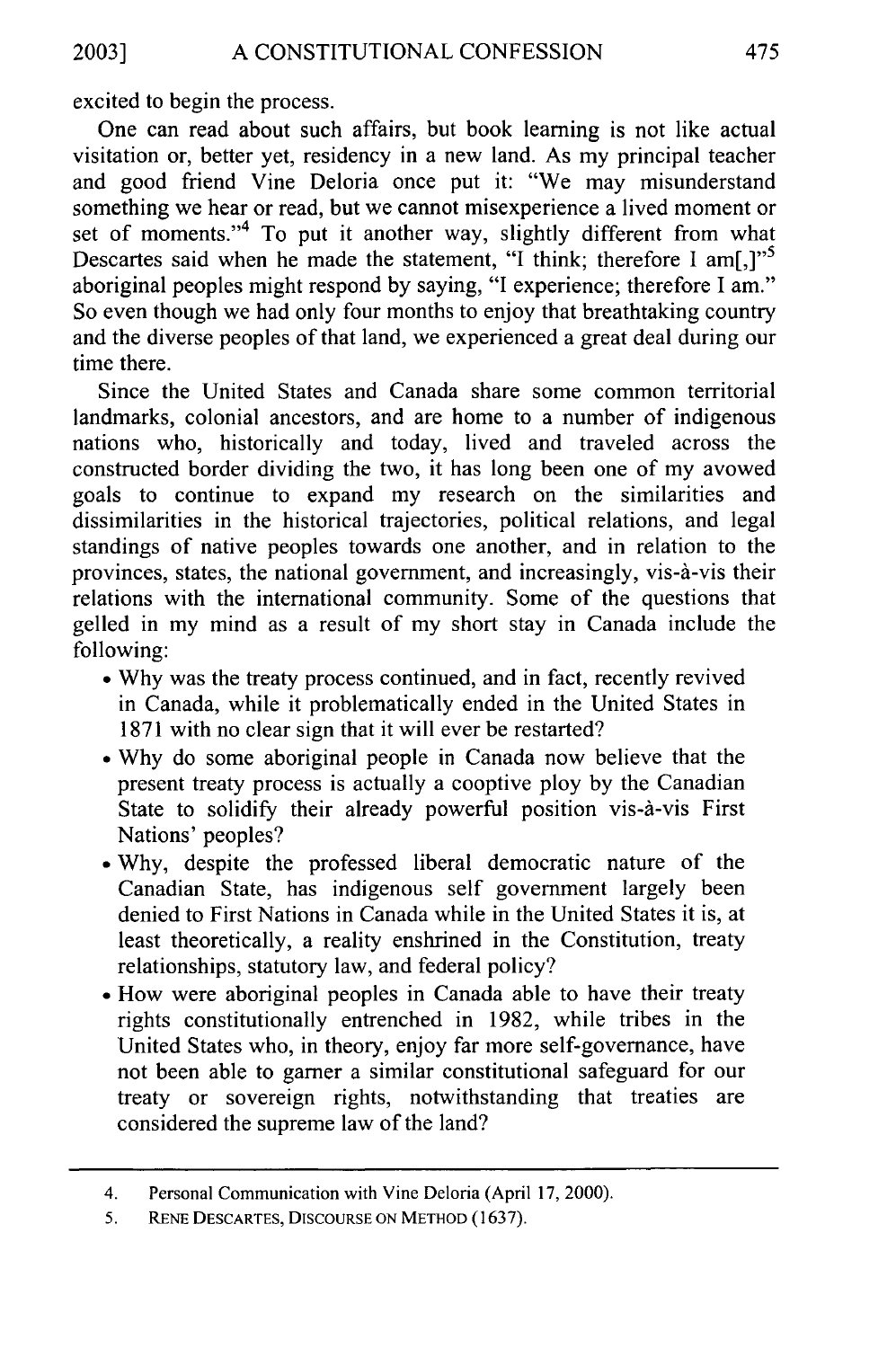- **"** Why have both countries been unwilling to jettison the factually inaccurate and morally indefensible "doctrine of discovery" and the theory of federal and, increasingly, state provincial plenary power, despite the fact that these concepts are rooted in precolonial notions of European racism and ethnocentrism that essentially deny the humanity and legal standing of aboriginal peoples?
- Finally, how is it that both countries emphasize that they have a fiduciary, or trust relationship, with native nations-a relationship in which the national government promises to protect and support aboriginal peoples and which should protect and shield the First Nations from forces aimed at their destruction or diminution of their treaty resources or civil rights--- yet despite this acknowledged trust relationship, aboriginal peoples in both states continue to experience astronomical levels of poverty (except for a few gaming tribes), gross health conditions, poor education attainment levels, and have treaty and constitutional rights that can be wiped out quite easily by the very trust agent charged with protecting aboriginal rights and powers?

In fact, while I was there, a reporter for the *Toronto Globe and Mail, a* leading national newspaper, wrote a fourteen-part series entitled "Canada's Apartheid,"<sup>6</sup> which began just about the time we arrived and concluded just as we were leaving. In the article the reporter graphically depicted the ongoing horrendous conditions that aboriginal nations face in Canada, despite the Canadian government's perception of itself and its projection to the outside world of it being the most just society around. Unfortunately, the reporter concluded his otherwise solid series by asserting that the solution to aboriginal problems was the assimilation of aboriginal peoples. Even George Bush and Gail Norton, as conservative as they are, are not so naive as to make such a simplistic ethnocentric statement-at least not publicly. These were just some of the comparative questions that came to mind during my stay in Calgary. Other questions are still forming.

While it is premature for me to speak comparatively across these two countries, I would like to take the remainder of my time to provide you with a brief, but I think fairly comprehensive, overview of some of the complex dimensions of aboriginal status in the United States that make for a perpetually insecure world for native peoples.

The multiple overlapping and often contradictory manifestations of indigenous status have arisen from the American public's curiously

<sup>6.</sup> John Stackhouse, *Canada's Apartheid,* THE **GLOBE** AND MAIL, Nov. 3-Dec. 15, 2001, *available at* http://www.globeandmail.com/series/apartheid (last visited Mar. 31, 2003).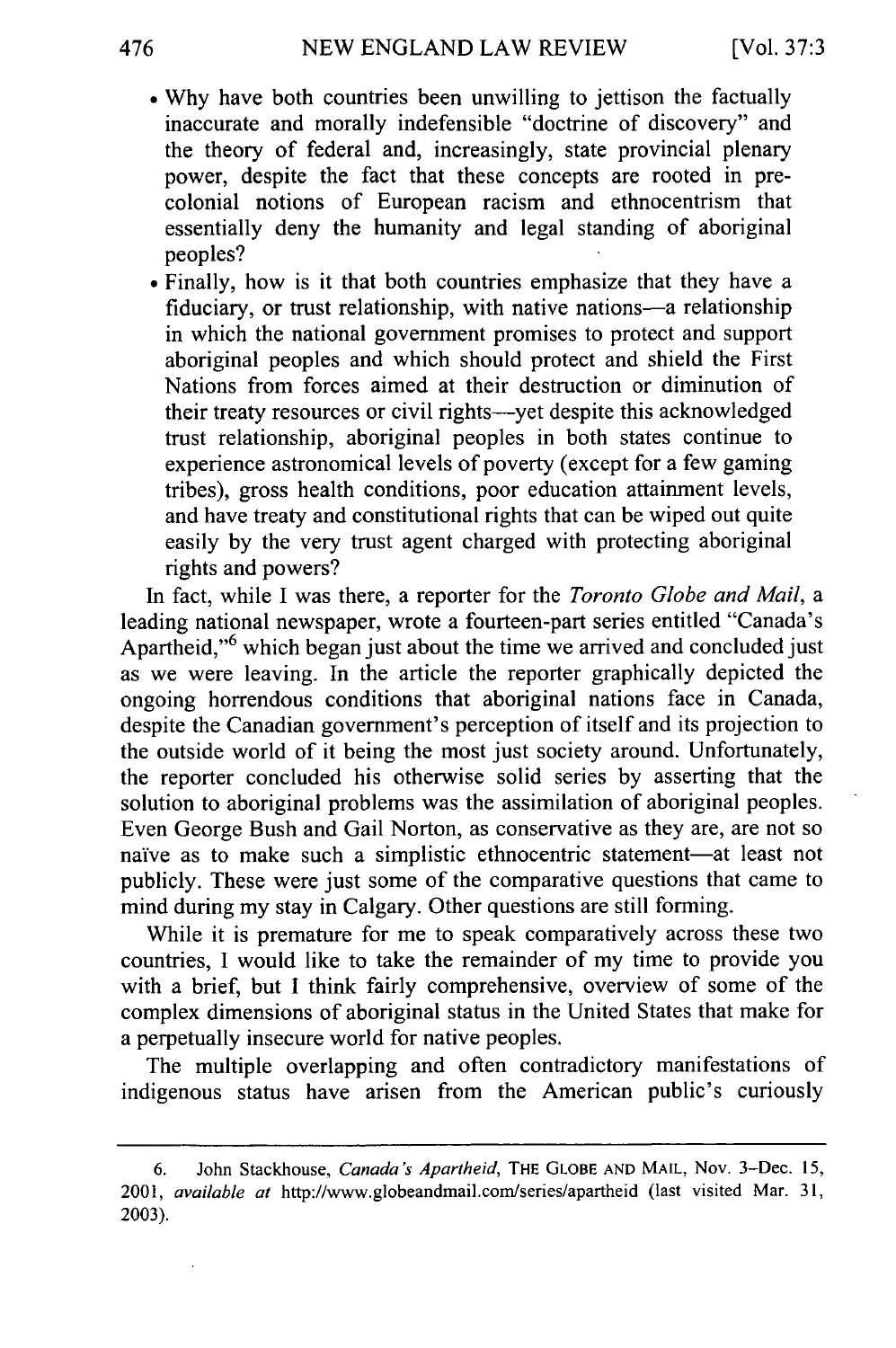ambivalent views of aboriginal peoples, historically contradictory Supreme Court precedents-I say "historically" because the Rehnquist Court has been remarkably consistent in its successful attempts to diminish tribal authority and jurisdictional authority-vacillating congressional statutes, the long and complicated treaty and agreement record, and thousands of Byzantine administrative regulations. In fact, in keeping with the Bush administration's war-like tenor of the day, we could term the contemporary indigenous situation an "Axis of Insecurity." This is a protean mix of the Bush administration's policies regarding natural resources, trust funds, gaming, and state governments that are forcing themselves deeper and deeper into Indian country despite the constitutional and treaty safeguards set up long ago that have still not been dislodged. This is all held together by the Supreme Court's ideological and practical orientation masked by the alleged neutrality of the rule of law, which is emphatically aimed at the drastic reduction, if not the formal termination, of tribal sovereignty as we once experienced it.

Unlike Bush's problematic characterization of the "Axis of Evil," this "Axis of Insecurity" for tribal nations is real and fluid and has meant a perpetual destabilized set of statuses for indigenous nations. Over time, and in an entirely unpredictable and ad hoc way, the statuses have expanded and multiplied, but their lineage traces to the earliest moments of the United States-although one could easily push the variations back to sixteenth century theological debates in Spain about whether or not indigenous peoples were free persons or slaves. Thus, tribes, as collective bodies, have an inherent racial, cultural, and national status. United States law and policy also has accorded them a dependent ward-like status and later, a corporate status. Tribes have been alternately treated as discrete and insular minority groups and as local governments or sub-units of governments. They also have been viewed as social service agencies, as a result of their poverty, and United States law and policy has regarded tribes as delegated bodies for purposes of carrying out federal mandates. In addition, tribes have been statutorily treated as states for some problematic purposes. These are descriptions of tribes in a collective sense.

Indians and Alaskan natives, as individuals, have a recognized status as tribal, cultural, and political citizens, eligible for distinctive property rights and tax exemptions. Although not initially granted state and federal citizenship due to their pre-existing national status, individual Indians and Alaskan natives now hold that status and are legally entitled to the services and benefits open to every American. Due to their indigenous status, however, native citizens may still be treated as subjects under federal law. The United States can abrogate or diminish their treaties and collectivelyheld property rights, notwithstanding their sovereign or citizenship status. This subject status is largely due to congressional plenary power, defined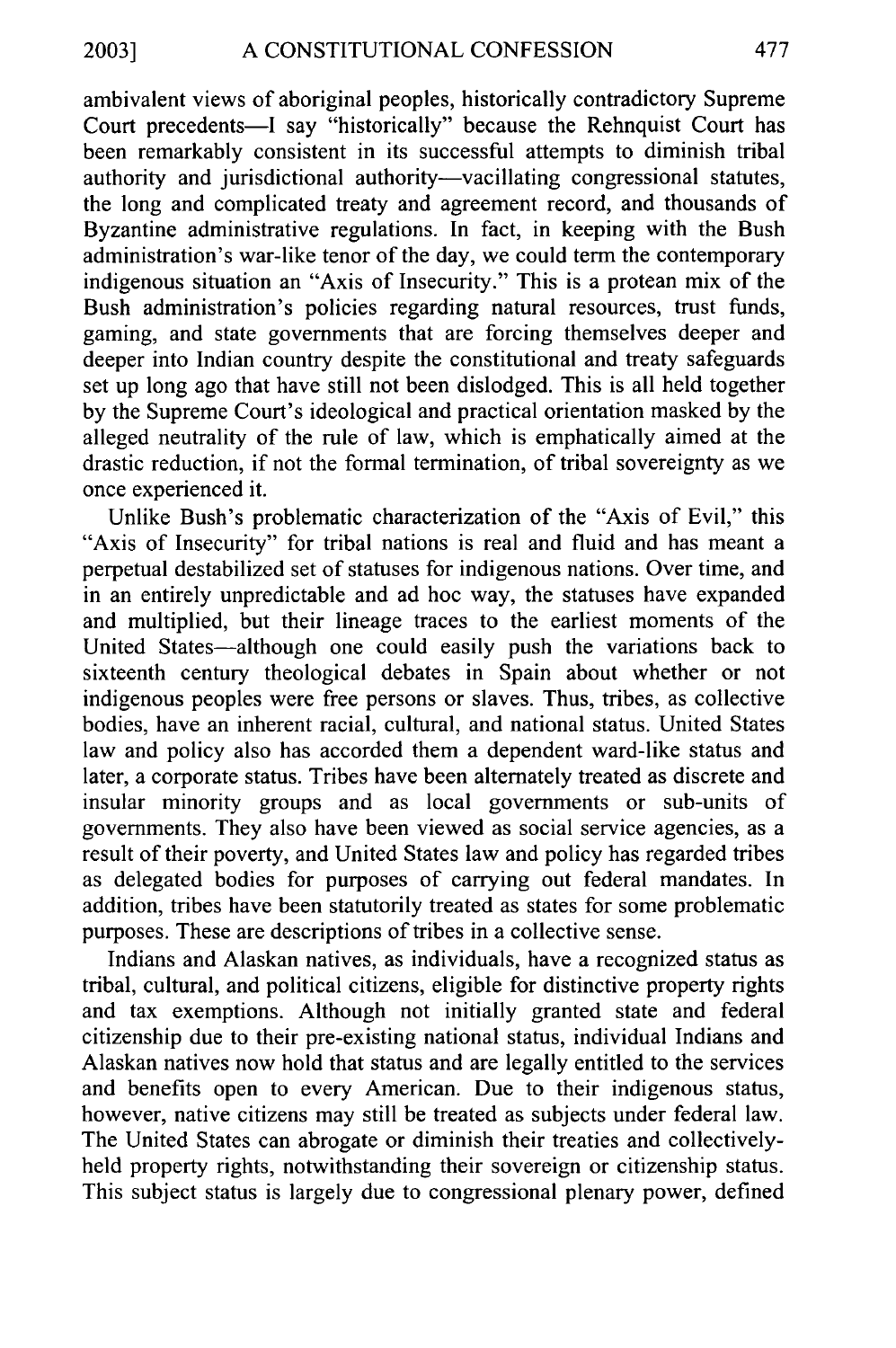here as unlimited and absolute, which was unilaterally and extraconstitutionally generated in the late 1800s via the *Kagama7* decision, and a number of succeeding cases after that aimed at the forcible assimilation of individual Indians and the dispossession of indigenous collective property and other rights. This status continues to affect Indians and tribes through<br>criminal penalties religious rights, aboriginal title, and treaty criminal penalties, religious rights, aboriginal enforcement-or more accurately, lack of enforcement-which are some of the issues we will be talking about in the panels today.

As a result of these multiple, inherent, assumed, and imposed statuses, indigenous peoples, as collective bodies and as individuals, are left with an inconclusive and ambivalent understanding of their political, legal, and cultural rights, and their actual status vis-d-vis states and the federal government. In short, the federal government has an indeterminate relationship with tribal nations and their members, sometimes recognizing and supporting tribal sovereignty, and sometimes acting to deny, diminish, or even terminate that status. However, the federal government is always acting as if it were the superior sovereign in the awkward minuet of sovereigns.

On the one hand, such indeterminacy accords to imaginative tribal leaders, American presidents and their agents, federal judges, congressional lawmakers, and state officials a degree of political and legal flexibility. Involved parties may successfully navigate otherwise difficult political terrain by choosing the appropriate indigenous statuses that can benefit tribal nations and individual Indians. On the other hand, and of greater import, such ambivalence deprives aboriginal peoples, collectively and individually, of a clear and consistent understanding regarding the powers and rights they may exercise, thereby contributing to the ongoing tension that frequently clouds the relationship between First Nations and other political or corporate entities.

In the essay that this talk is drawn from, I examined the origin, rationale, and consequences of several of these collective and individual statuses using a simple chronological format starting with the grandfather of all American policy equivocators, Chief Justice John Marshall, and continuing to the present. The three Indian law cases that Marshall is most noted for, *Johnson v. McIntosh,8 Cherokee Nation v. Georgia,9* and *Worcester v. Georgia,'0* were all written in the early 1800s. In these cases, Chief Justice Marshall openly and deftly manipulated indigenous status by trying to provide some measure of recognition of Indian rights vis-d-vis the states,

<sup>7.</sup> United States v. Kagama, 118 U.S. 375 (1886).

<sup>8. 21</sup> U.S. (8 Wheat.) 543 (1823).

<sup>9. 30</sup> U.S. (5 Pet.) 1 (1831).

<sup>10. 31</sup> U.S. (6 Pet.) 515 (1832).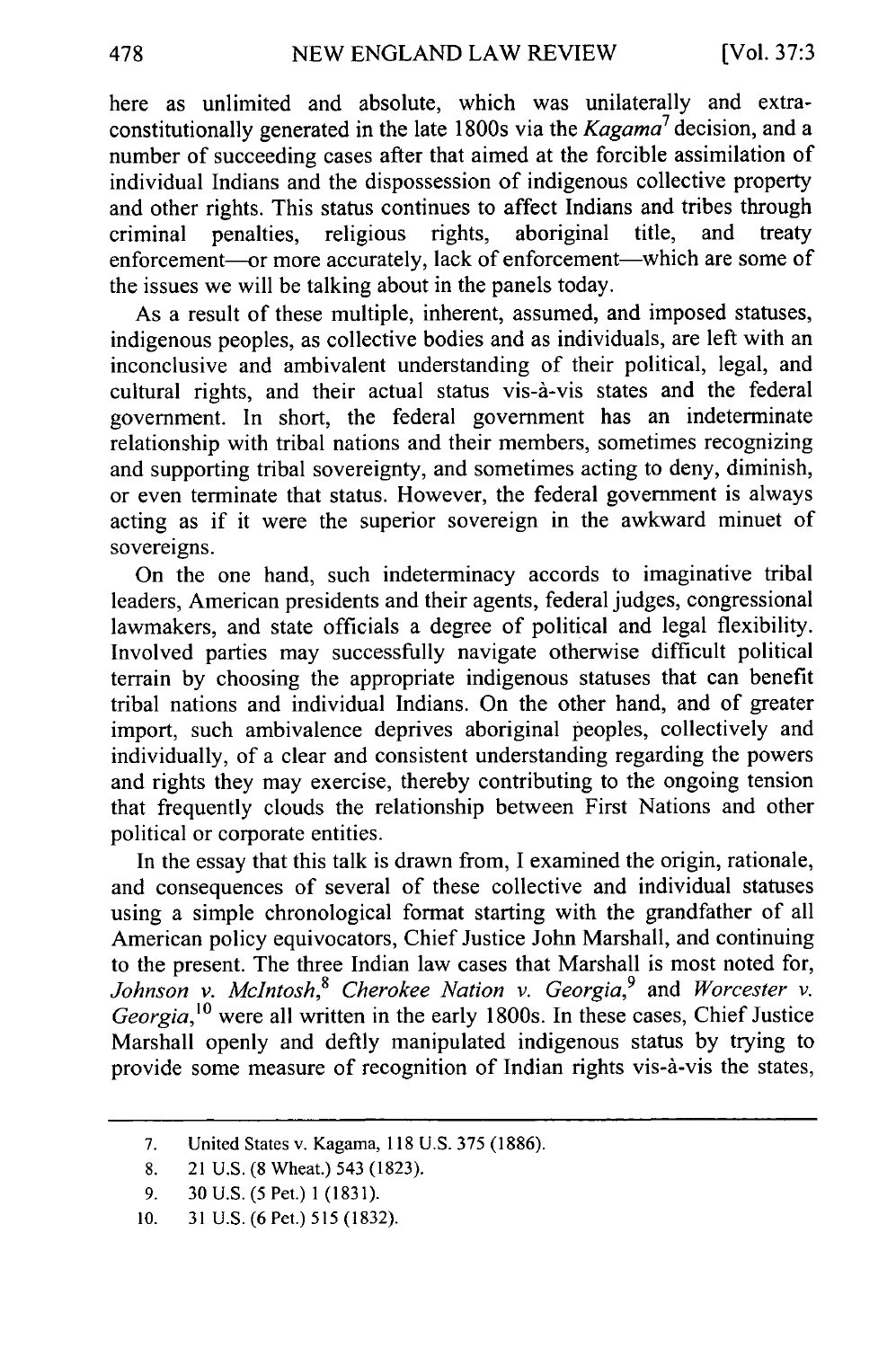while simultaneously elevating the federal government to a superior position in relation to tribes. Even though tribes were *defacto* and *dejure* sovereigns, Marshall spoke of indigenous people not only as national and state-like entities but also as Indians in the conglomerate or cumulative sense, as a race of people, as individuals, and of course, as domestic dependant nations. While the last two cases focused only on one tribal nation, the Cherokee, the principles enunciated have been used to diminish, and sometimes enhance, the rights of all aboriginal peoples.

From a democratic theory and constitutional perspective this is most problematic, since each indigenous nation has its own diplomatic arrangement with the United States-what the President and Congresses of recent years like to refer to as a government-to-government relationship. So why should a judicial ruling involving only a single tribal nation be extrapolated to infringe, or in some cases, affirm the rights of other First Nations? Tribal nations, after all, are not citizens in a constitutional sense, as their relationship with the United States is based on a sovereign recognition of one another's political independence, and individual Supreme Court rulings should have a bearing only on those tribal parties directly involved in the litigation. The various statuses constructed by Marshall—tribes as nations, state-like entities, focusing on individuals, or as Indians in a collective racial sense—are all distinctly different under the law. Marshall and subsequent Courts, lawmakers, and bureaucrats have ventured back and forth, sometimes intentionally, sometimes unwittingly, between these statuses. In a sense, the Court was only amplifying the conflicting statuses of aboriginal peoples specified in the United States Constitution. The Commerce Clause, as we all know, affirms a separate political status of tribes, while the Fourteenth Amendment and Article I make reference to Indians not taxed, which identifies the individual status of Indians who remained out of the political jurisdiction of the United States.

In the essay, I then moved to discuss Justice Taney's Indian law cases such as *United States v. Rogers*,<sup>11</sup> which strikingly emphasized the racial dimension of Indian law that is still with us today. I talked about the important congressional and judicial actions of the 1860s and 1870s that redefined Indian status and treaty-making and forced assimilation, which became a dominant federal policy and legal paradigm. Next, I examined the notion of American citizenship as it was applied to certain tribal nations and their citizens and discussed how this has affected their status from the allotment policy to the 1924 Indian Citizenship Act.<sup>12</sup>

**<sup>11.</sup>** 45 U.S. 567 (1846).

<sup>12.</sup> Indian Citizenship Act, ch. 233, 43 Stat. 253 (1924) (codified as 8 U.S.C. § 1401 **(b)** (2000)).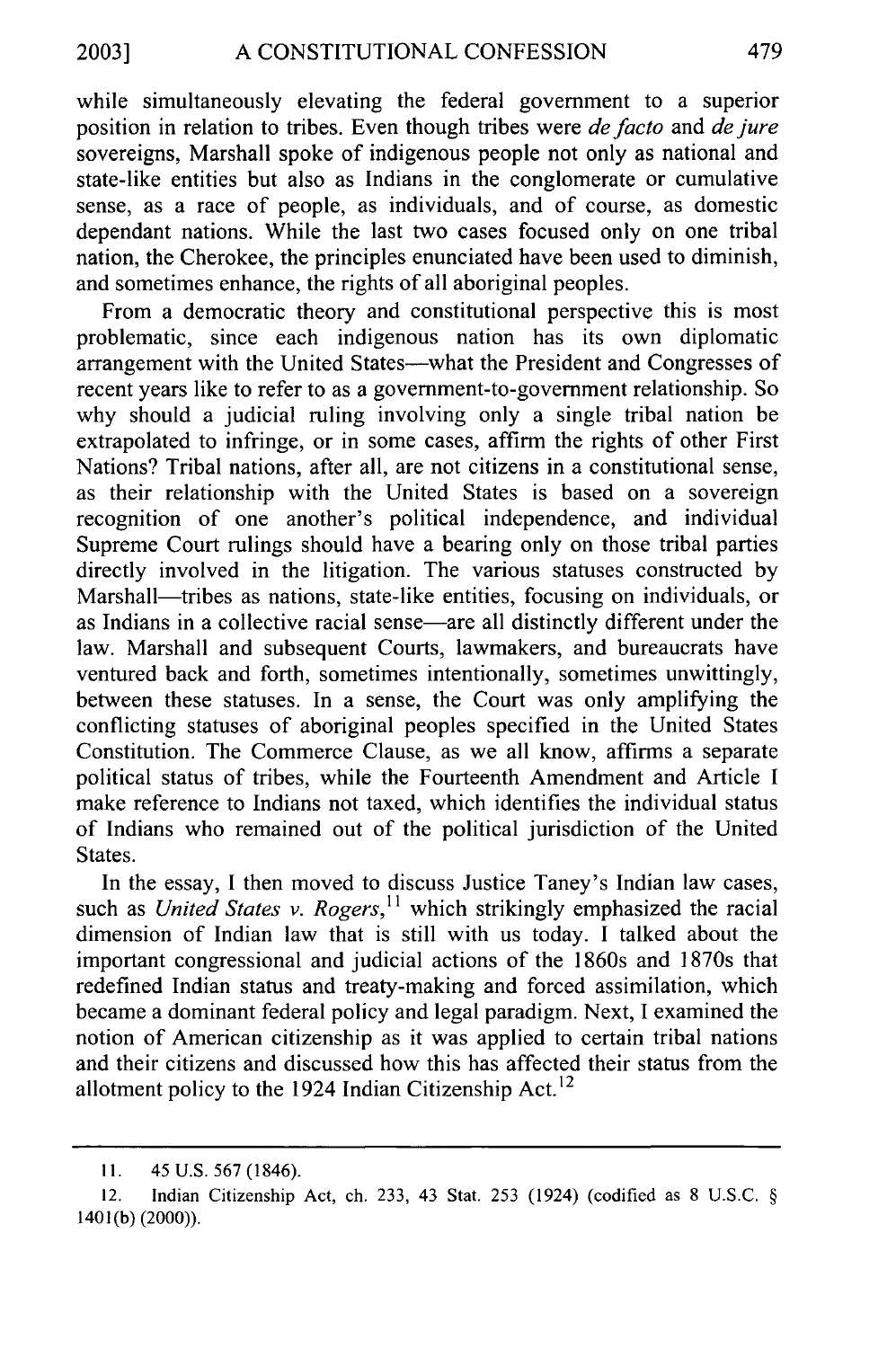In fact, the layering of federal citizenship onto individual Indian citizenship, later supplemented by various state laws that accorded Indians the right to vote, has proven most troubling for First Nations members. On the one hand, individual Indians are now entitled to exercise a franchise in state elections and in federal elections under the Fifteenth Amendment; on the other hand, individual Indians are not guaranteed Fourteenth Amendment protection from their own tribal governments if the tribal government is acting within its sovereign capacity, as was held in the case *Groundhog v. Keeler.13* So what is our status as American citizens, and more broadly, did the United States Congress have the power to unilaterally enfranchise Indians absent our consent?

The 1930s signaled another dramatic shift in indigenous status with the ssage of the Johnson-O'Malley  $Act^{14}$  (JOM) and the Indian passage of the Johnson-O'Malley Act<sup>14</sup> (JOM) and the Indian Reorganization  $Act^{15}$  (IRA) in 1934. JOM brought the states into a more prominent role in Indian affairs, while the IRA, the most important piece of legislation dealing with the indigenous status in the past century, was much more comprehensive in its focus. While designed to counteract the ravages of allotment era policies and to encourage, some say to insist, that the tribes establish constitutional-type governments, it also served to dichotomize tribes into federally recognized and non-recognized entities. A vital question for such federally incorporated tribes is this: Does such incorporation make the indigenous polity an instrumentality of the federal government? Not surprisingly, there is conflicting evidence on this important question. In some cases it has been held that tribes, in relationship to states and municipal governments, are to be treated as federal instrumentalities; but in other cases, tribes have been held not to have such status under the meaning of the federal statutes.

Finally, I looked at the chain of events inspired by the federal government's termination policy, which began in the 1950s, and the stunning political, social, and cultural indigenous activism that termination inspired in the 1960s and 1970s. The rash of events resulting from that era's activism, especially the Civil Rights Movement, revived old indigenous statuses and created new ones that have continuing effect today. These include (i) tribes as discrete and insular minorities that require special protection from discrimination, (ii) tribes as dependant and geographically incorporated communities with reduced governing powers because of their alleged dependency status, (iii) tribes as states (TAS), (iv)

<sup>13. 442</sup> F.2d 674 (10th Cir. 1971).

<sup>14.</sup> Johnson-O'Malley Act, ch 147, 48 Stat. 596 (1934) (codified as amended at 25 U.S.C. §§ 452-57 (2000)).

<sup>15.</sup> Indian Reorganization Act, ch 576, 48 Stat. 984 (1934) (codified as amended at 25 U.S.C. §§ 461-79 (2000)).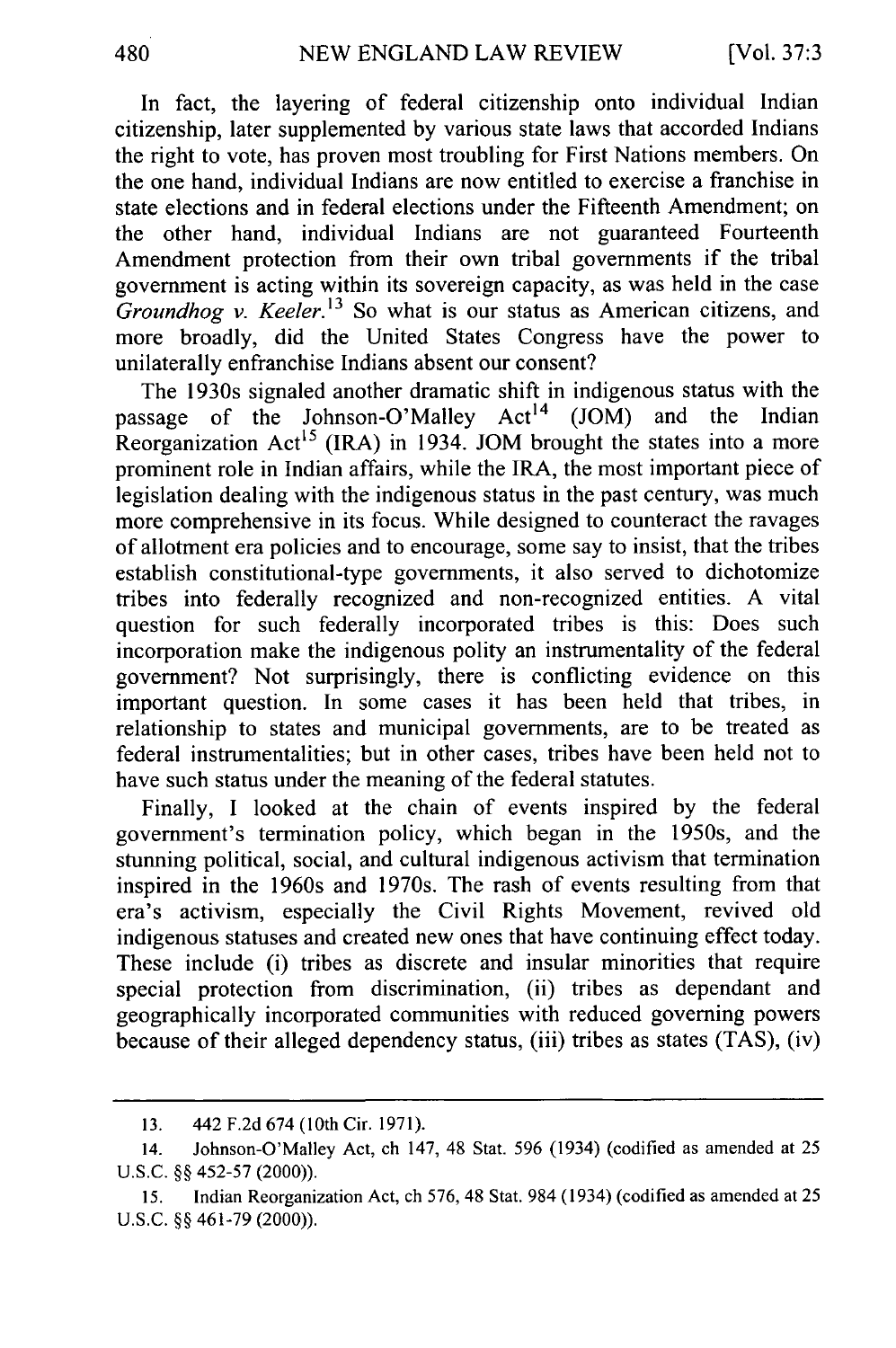the TAS treatment as states for purposes of environmental and taxation legislation in the shifting arrangement of federalism, and (v) tribes and their members as poverty stricken groups deserving federal assistance, not because of their distinctive treaty or political status, but because of their American citizenship and weakened socio-economic standing. Importantly, these statuses did not supplant the pre-existing ones. They simply were added on, making an already convoluted situation even more confusing. One of the important dimensions that resurfaced powerfully in the 1970s was the question of whether tribes were political or racial entities, although why this was pitched as a zero-sum situation has always eluded me.

In *Morton v. Mancari*,<sup>16</sup> the Supreme Court reaffirmed the political status of tribes by throwing out a challenge to the preference policy operating in the Bureau of Indian Affairs. Despite the anti-affirmative action position of the Rehnquist Court, the *Mancari* decision was reaffirmed in *Rice v. Cayetano.*<sup>17</sup> Ironically, this was a case involving the political and racial status of Hawaiian natives. Kennedy and the majority went to great lengths to distinguish the status of Hawaiian natives from American Indians to the detriment of Hawaiian natives, and, at least in this narrow instance, to the advantage of federally recognized tribes. One of the most important elements of the *Mancari* ruling, cited positively by both Kennedy for the majority and Stevens in dissent, was the notion that federal legislation singling out American Indians, though not Hawaiians, would be upheld as long as the special treatment could be tied rationally to the fulfillment of Congress' unique obligations to Indians-the old "tied rationality doctrine." Here we see the generic word "Indians" figuring prominently into the Court's calculus, not as specific tribes, and certainly not as Hawaiian natives. Of course, the so-called "tied rationality doctrine" hinges entirely upon whether or not the United States acknowledges its trust relationship with tribes. It also assumes that there is some rationality to what Congress or the Court does, although trust and rationality have been the exception, rather than the norm, in federal policy and law.

In conclusion, I suggest that Congress, working closely with tribal governments, should act under its plenary exclusive power to clarify what rights indigenous nations and their members possess and may exercise under treaties, trust, and statutory law based on their sovereign national status. This would include jurisdictional authority over peoples and places in their territories, tax exemptions, rights to hunt and fish, sovereign immunity protections, racial preferences, et cetera. Congress should also clarify, in partnership with tribes, what rights indigenous nations and their members possess and may exercise under their status as federal and state

<sup>16. 417</sup> U.S. 535 (1974).

<sup>17. 528</sup> U.S. 495 (2000).